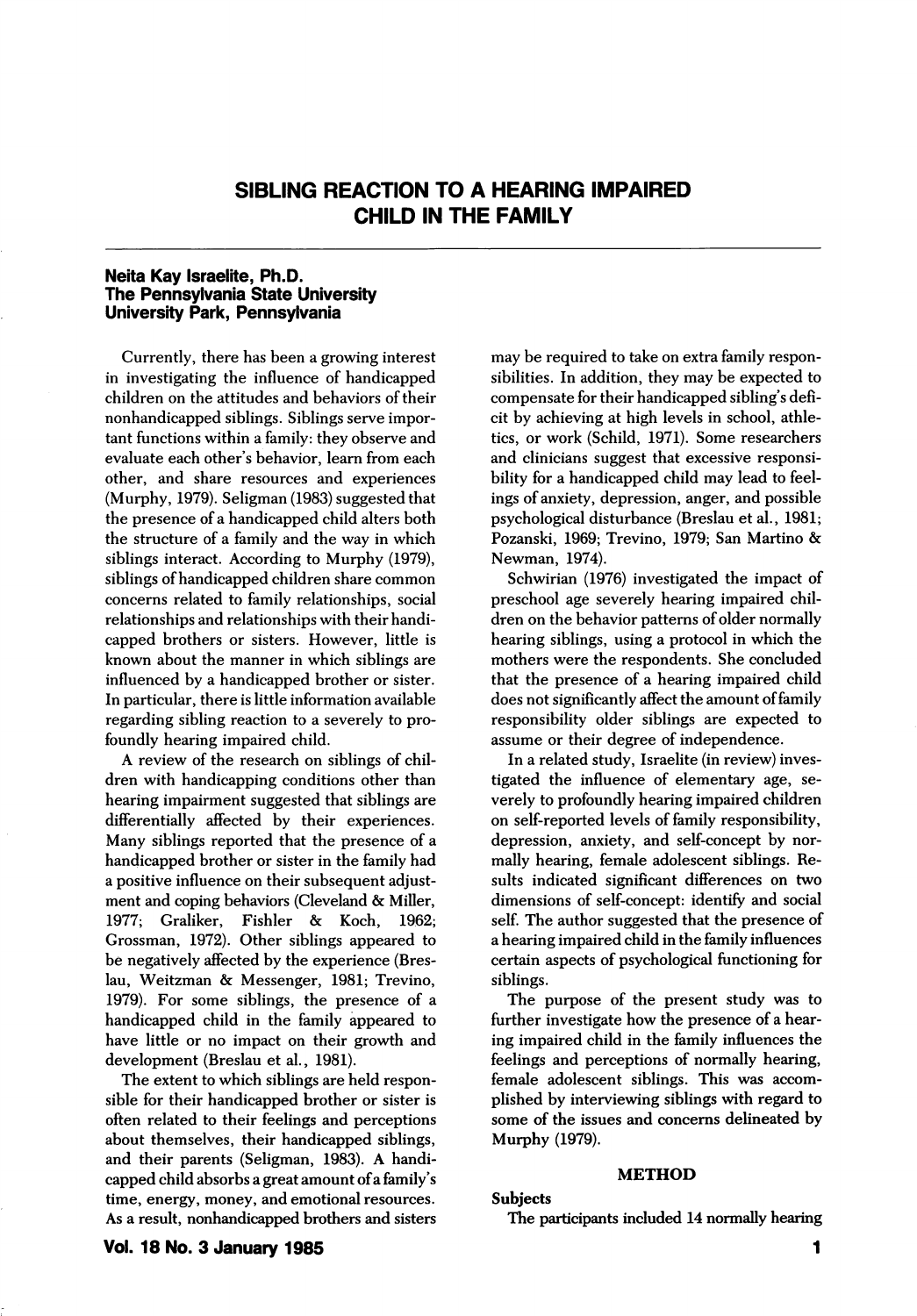female adolescents, who were siblings of younger, severely to profoundly hearing im paired children. The subjects were aged 14 - 18 years with a mean age of 16 years, 3 months and were reported by parents and teachers to have no serious handicapping conditions. They were located in Pennsylvania, West Virginia, and New York. Their parents were normally hearing.

The hearing impaired brothers and sisters of the participants were aged 7-12 years, with a mean age of 10 years, 6 months, and were en rolled in full-day, nonresidential educational programs. They were prelingually impaired with a three frequency better ear pure tone average poorer than 85 dB HL (ANSI). Accord ing to school reports, the hearing impaired chil dren were of normal intelligence and had no serious multihandicapping conditions. Oneparent families and families in which more than one child was handicapped were excluded from the investigation.

### Instrumentation

The instrument used in the present study was an interview protocol developed by the in vestigator. The protocol, which was adapted from Murphy (1979), consisted of 8 open-ended questions related to family relationships, social relationships, and career choices. (See Appen dix for complete interview protocol.)

Prior to initiation of the investigation, the instrument was pilot tested with three collegeage siblings of hearing impaired children. The investigator modified the instrument based on the results of the pilot study.

# Procedure

In order to obtain participants, the investi gator contacted administrators of 13 day pro grams for the hearing impaired throughout the State of Pennsylvania. Following local approval of the research project, the administrators of 11 programs contacted those families of hearing impaired children from their schools that were considered suitable for the investigation. Names and addresses of families who consented to participate were forwarded to the inves tigator. From the list of 38 volunteer families, the investigator selected participants from those meeting the selection criteria. The low inci dence of severe to profound hearing impair ment coupled with stringent selection criteria severely limited the subject pool. All families

who met the criteria were included in the pre sent study. Although the original intent was to investigate the effects of a hearing impaired child on both male and female siblings, the characteristics of the subject pool necessitated study of female siblings only.

A standard description of the project and re quest for participation were mailed to all volunteer families. Subsequently, home meetings were scheduled. During the home meetings, the investigator explained details of the study and secured the consent of the parents and sub jects.

The subjects were interviewed in a private, comfortable environment in their own homes. The investigator conversed with the subjects before administering the interview protocol in order to establish rapport. All responses to the protocol were audiotape recorded.

## RESULTS

Responses to the interview were transcribed and analyzed to discern common trends. The following review discusses the results and sib ling comments with regard to each question.

# Family Relationships

Relationship with parents. The purpose of Question 1 was to ascertain whether subjects felt that relationships with their parents were influenced by a hearing impaired brother or sister. The subjects were equally divided in their opinions, with 7 responding affirmatively, 4 subjects additionally commented that the hearing impaired child had strengthened re lationships by bringing family members closer together. Those subjects who felt that the re lationships with parents were not influenced commented that the relationships shared with their parents were similar to those shared by friends with normally hearing siblings.

Four subjects commented that they were ex pected to assume more family responsibilities in comparison to friends with normally hearing siblings. Three of these subjects were resentful of perceived inequities in family responsibility and parental attention. They felt strongly that the presence of their hearing impaired brother or sister had created an unfavorable family climate.

Question 2 investigated the issue of parent aspirations for nonhandicapped siblings of hear ing impaired children. When asked if parental expectations were influenced by the presence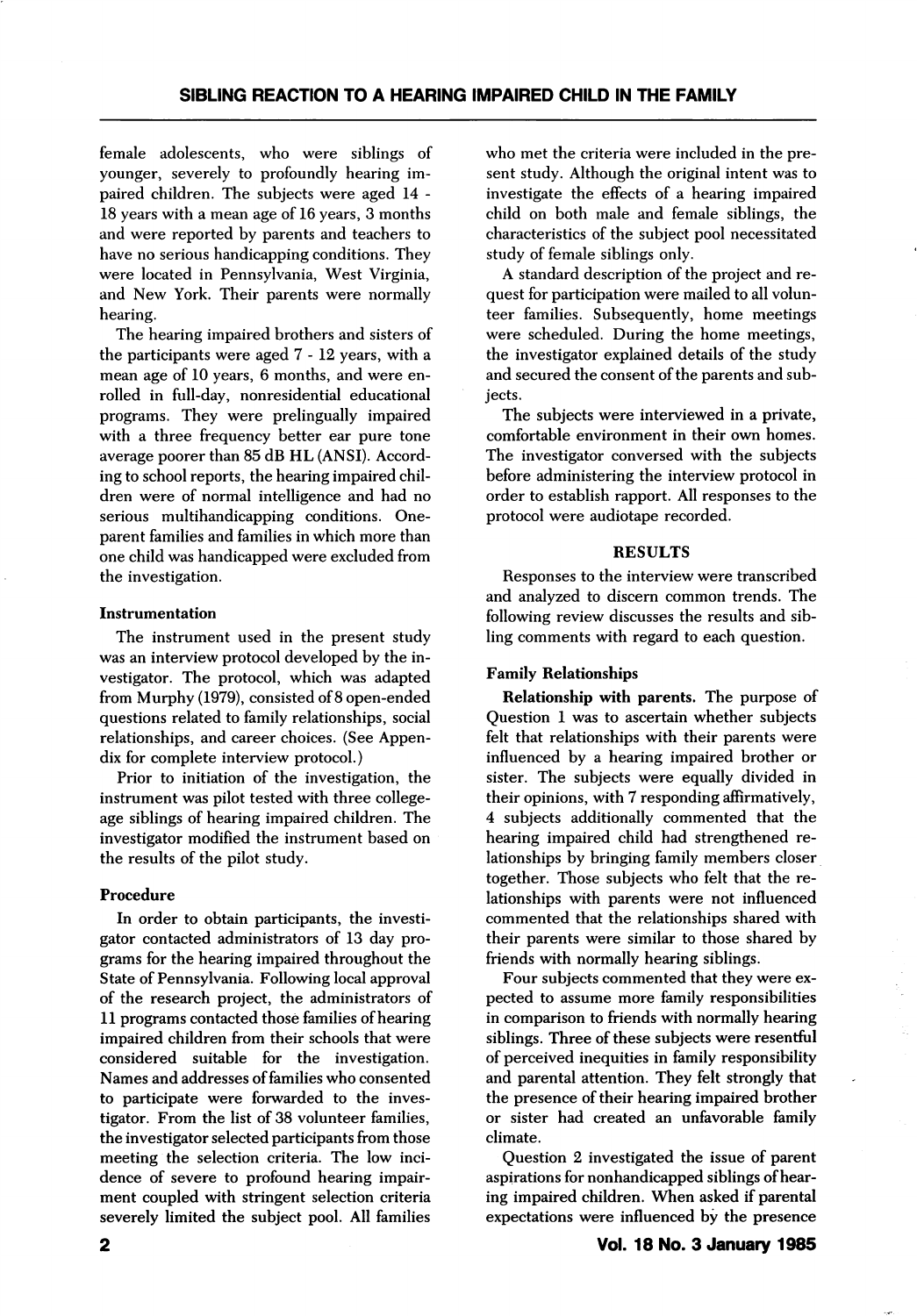of a hearing impaired child in the family, only 3 subjects responded affirmatively, indicating that their parents expected better grades and more mature behavior. Of the 11 subjects who felt that parental expectations were not influ enced, most indicated that their parents had high expectations for all children in the family.

Question 3 explored whether siblings were ever jealous of the familial attention frequently focused on hearing impaired children. Six sub jects stated that they had experienced feelings of jealousy, particularly when they were younger and had less understanding of hearing impairment. Eight subjects indicated that they were never jealous of their hearing impaired sibling, and attributed this to consistent, con siderate parental behavior.

Relationships with hearing impaired sib lings. Question 4 asked siblings to describe how they expressed both positive and negative feelings toward their hearing impaired brother or sister. Subjects stated that they expressed positive feelings by paying more attention to the hearing impaired child, participating in joint activities, and making special efforts to communicate. Subjects also reported that nega tive feelings were more difficult to manage. A common strategy was to ignore hearing impaired siblings until negative feelings had dissipated. Most subjects commented on the difficulty in maintining mutually satisfying verbal interac tions with their hearing impaired brother or sister. For some, this led to physical expressions of frustration and anger.

#### Social Relationships

The purpose of Question 5 was to ascertain how hearing impaired children influenced the social lives of normally hearing siblings. In gen eral, subjects reported that they were not ex pected to include hearing impaired brothers and sisters in their social activities. Four sub jects, however, reported that they and their friends enjoyed interacting with the hearing im paired child. Three subjects stated that they did not feel comfortable in social activities when hearing impaired brothers or sisters were in cluded. In a number of instances, subjects com mented that parents made special efforts to en sure that social lives were neither influenced nor limited by hearing impaired brothers or sisters.

In Question 6, siblings were asked to describe how they explained hearing impairment to

friends. Although one subject commented that she was embarrassed by questions and com ments, most subjects stated that they discussed hearing impairment as openly and honestly as possible. Frequently, they reported that friends took a continuing interest in the academic and communicative progress of their hearing im paired brother or sister.

Question 7 investigated strategies used by siblings when confronted with unkind or other wise public responses to their hearing impaired brother or sister. Some subjects handled public encounters by briefly explaining the hearing impairment; others removed themselves and the hearing impaired child from the situation. Subjects commonly reported that they advised their hearing impaired brother or sister to ignore negative public reaction. They also ex pressed the feeling that unwise or unkind re marks were made out of ignorance or concern rather than malice.

#### Career Choices

The final question pertained to the effect of a hearing impaired child on the career choices of normally hearing adolescent siblings. Nine of the subjects reported that their hearing im paired brother or sister had influenced career goals. Of this group, only one wanted to become a teacher of the hearing impaired and two indi cated interest in careers injhelping professions. The remaining seven stated that frustrating ex periences with their hearing impaired siblings had caused them to consider careers in nonrelated, and frequently high technical, areas. Those who stated that they were not influenced by the presence of a hearing impaired child in the family also indicated preferences for highly technical career areas.

#### **DISCUSSION**

The results of the present investigation showed a mixed pattern of sibling reaction to a hearing impaired child. With regard to the family, siblings were divided in their opinions as to the effect of the hearing impaired child on relationships with parents. They were equally divided as to ex pressed feelings of jealousy directed toward their hearing impaired brother or sister. In social settings, siblings varied both in their will ingness to include hearing impaired children in social activities and in their strategies for managing negative public interactions.

Trends in response patterns suggested that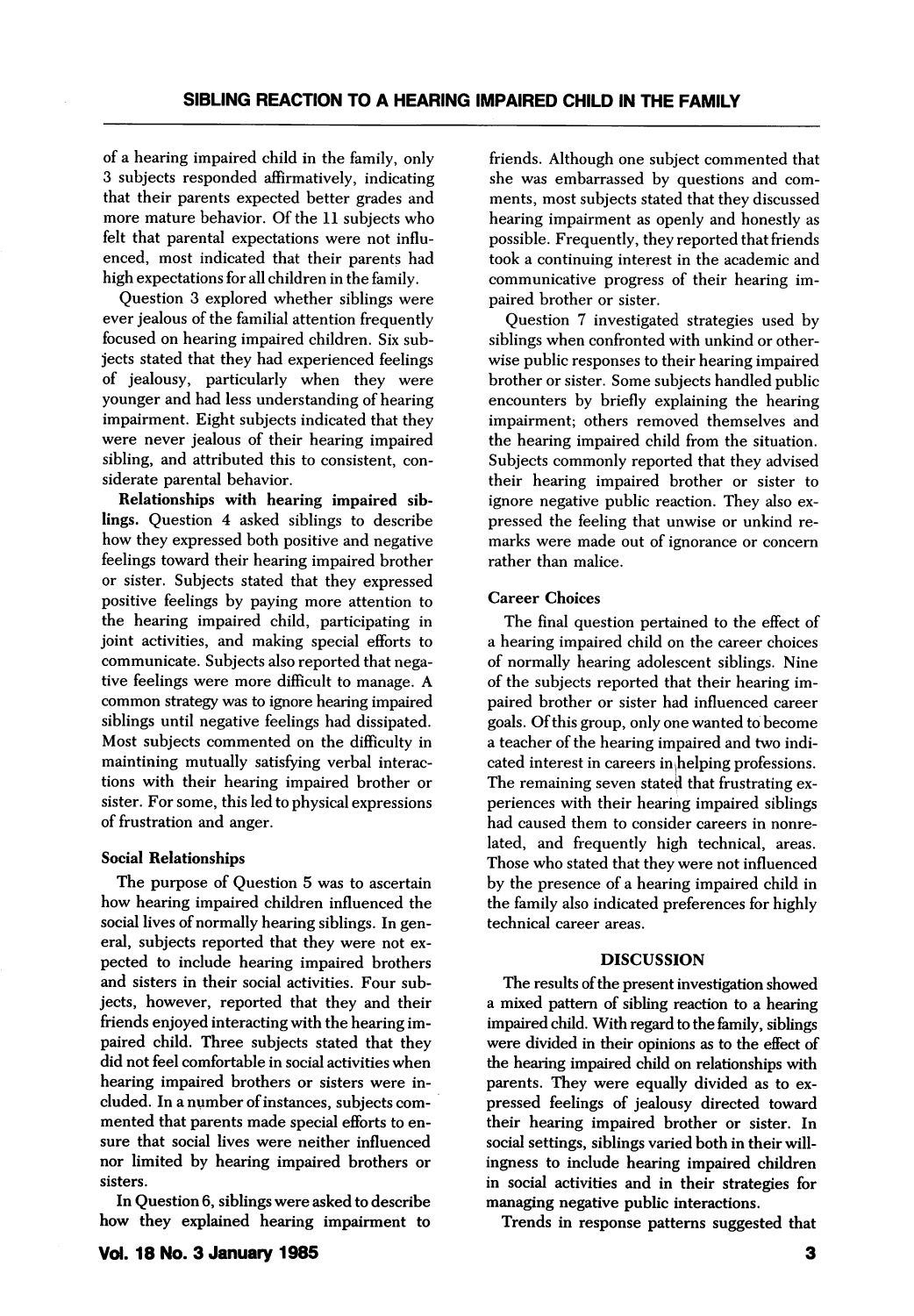sibling's feelings and perceptions were influ enced by the presence of a hearing impaired child in the family. Subjects who expressed positive feelings about their hearing impaired brother or sister tended to express positive opinions with regard to family relationships and social relationships. They maintained close ties with parents and their hearing impaired brothers or sisters. In addition, they tended to effectively manage social interactions.

Subjects who expressed negative feelings about their hearing impaired brother or sister expressed similarly negative feelings and opin ions throughout the interview. Most striking was their perspective regarding the negative influence of a hearing impaired child on re lationships with parents. Although the issue of family responsibility was not addressed in the interview protocol, more than 50% of this group commented on perceived inequities in family responsibility and parental attention. These subjects also maintained surface relationships with their hearing impaired brothers or sisters and did not feel comfortable including them in social activities.

These findings are consistent with the diverse

results reported by previous researchers. The findings also support the contention that sib lings are differentially influenced by the pre sence of a hearing impaired child in the family. While some siblings may be adversely affected, others may benefit from their experiences. Thus, siblings of hearing impaired children should be viewed as a heterogeneous group.

Informal observation of families during the home meetings and inspection of the research data led to the impression that the variability in sibling reaction to a hearing impaired child may be related to variability in parental atti tudes and behavior. The presence of a hearing impaired child seemed to strengthen relation ships in some families, while exacerbating already tenuous situations in others. Future research should attempt to identify those vari ables within family systems that promote both positive and negative patterns of sibling adjust ment. Direct observation of sibling interaction and family interaction would provide additional useful information for professionals working with hearing impaired children and their families.

#### REFERENCES

Breslau, N. Weitzman, M. & Messenter, K. (1981). Psychologic functioning ofsiblings of disabled children. Pediatrics, 67,344-353. Cleveland, D. & Miller, N. (1977). Attitudes and life commitments of older siblings of mentally retarded adults: An exploratory study.

Farber, N. (1968). The retarded child. New York: Crown.

Mental Retardation, J5(3), 38-41.

Grossman, F. K. (1972). Brothers and sisters of retarded children: An exploratory study. Syracuse, NY: Syracuse University Press.

Israelite, N. K. (1984). Effects of a hearing impaired child on the psychological functioning of normally hearing, adolescent female siblings. Manuscript submitted for publication.

Murphy, A. (1979). Members of the family: Sisters and brothers of handicapped children. In A. Murphy (Ed.), The families of hearing impaired children. Washington, DC: A. G. Bell.

Pozanski, E. (1969). Psychiatric difficulties in siblings of handicapped children. Pediatrics, 8, 232-234.

San Martino, M. & Newman, M. (1974). Siblings of retarded children. A population at risk. Child Psychiatry and Human Development, 4, 168-177.

Schild, S. (1971). The family of the retarded child. In R. Koch & J. Dobson (Eds.), The mentally retarded child and his family. New York: Brunner/Mazel.

Schwirian, P. (1976). Effects of the presence of hearing impaired children in the family on the behavior patterns of older "normal siblings. American Annals of the Deaf, 121, 373-380.

Seligman, M. (1983). A guide to understanding and treating the family with a handicapped child. New York: Grune & Stratton.

Trevino, F. (1979). Siblings of handicapped children: Identifying those at risk. Social Casework, 60, 488-493.

#### ACKNOWLEDGEMENTS

The author would like to acknowledge the cooperation of the famifies, schools, and programs who participated in the investigation.

This research was supported in part by a research award from The Pennsylvania State University, College of Education Alumni Society.

Graliker, B., Fishier, K. & Koch, R. (1962). Teenage reactions to a mentally retarded sibling. American Journal of Mental Deficiency, 66, 838-843.